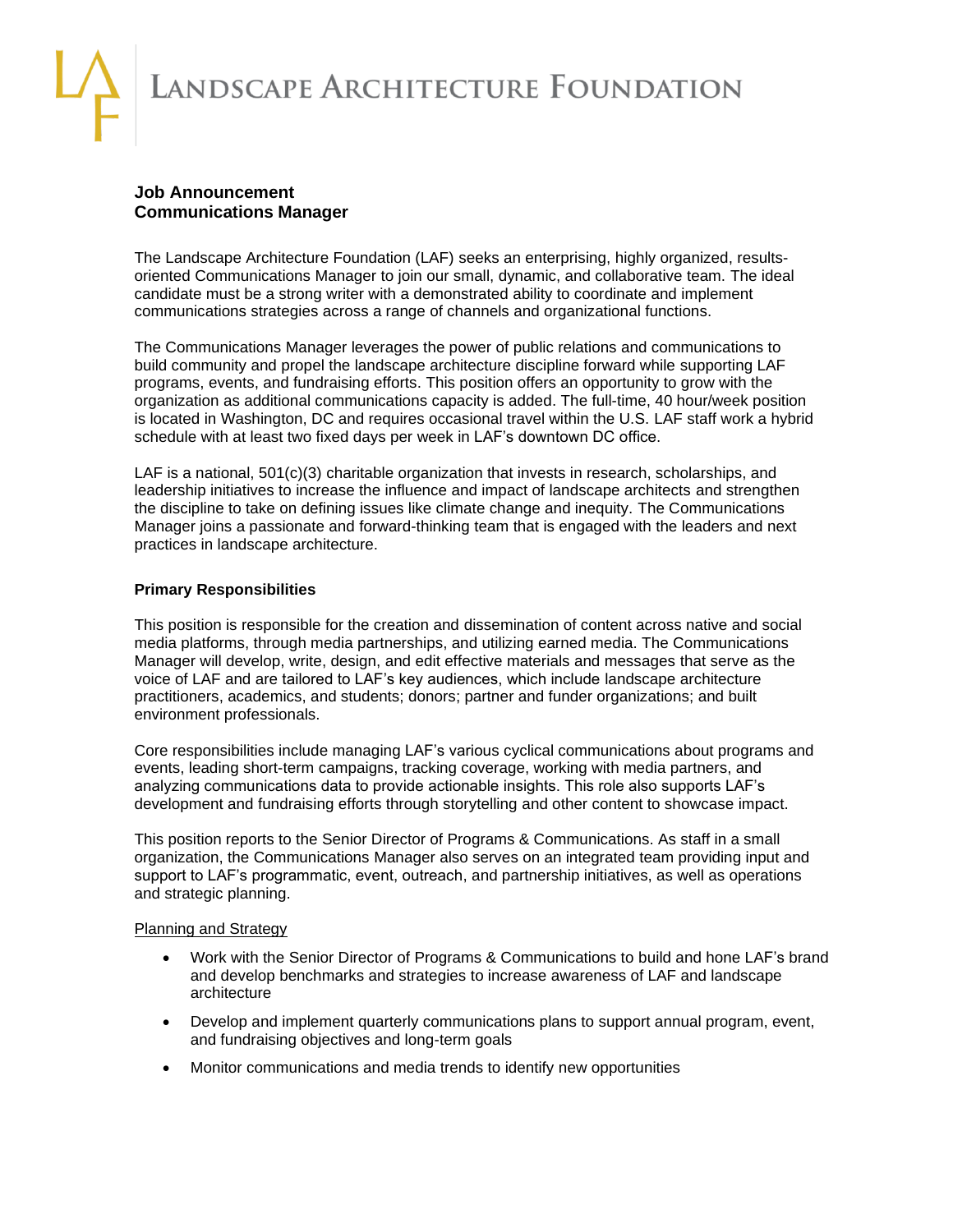## Digital Communications

- Write cyclical program and event announcements and disseminate them through digital channels
- Create content (copy and images) to maintain and regularly update the LAF website
- Lead the production of monthly e-newsletter and digital annual reports, including writing, editing, and formatting
- Conceptualize stories, do research, and conduct interviews to craft compelling messages and stories about the impact of LAF and landscape architecture
- Manage LAF social media accounts including LinkedIn, Twitter, Instagram, and Facebook and develop plans and benchmarks for increasing followers and engagement
- Monitor, share, and engage on topics of interest

## Media Relations

- Create integrated media materials, including press releases, articles, pitch letters, and social media messages to distribute to media contacts
- Identify, cultivate, and maintain ongoing relationships with key media outlets, organizations, influencers, and journalists
- Manage and update media contact lists, including social media accounts
- Pitch stories and LAF events to diverse media, including traditional reporters, bloggers, nonprofit organizations, and digital influencers

## Data Analysis, Tracking and Reporting

- Monitor and measure the effectiveness of individual campaigns
- Track media coverage and mentions on digital and social media channels
- Monitor website, newsletter, and social media analytics and produce quarterly reports
- Analyze and interpret data to develop insights and recommendations for LAF communications, programs, and other initiatives

### **Minimum Qualifications**

- Bachelor's degree in communications, marketing, public relations, or related field; equivalent experience will be considered
- 3-5 years of work experience and demonstrated success in communications, preferably with a nonprofit or social impact organization or company
- Exceptional writing and editing skills, including the ability to develop press releases, social media posts, and stories of impact
- Strong attention to detail and an eye for design
- Ability to plan, manage competing priorities, track and meet deadlines, and execute a variety of tasks and responsibilities
- Strong computer skills and tech savvy, including proficiency in MS Office Suite and image manipulation software
- Experience with email marketing platforms (e.g. Mailchimp)